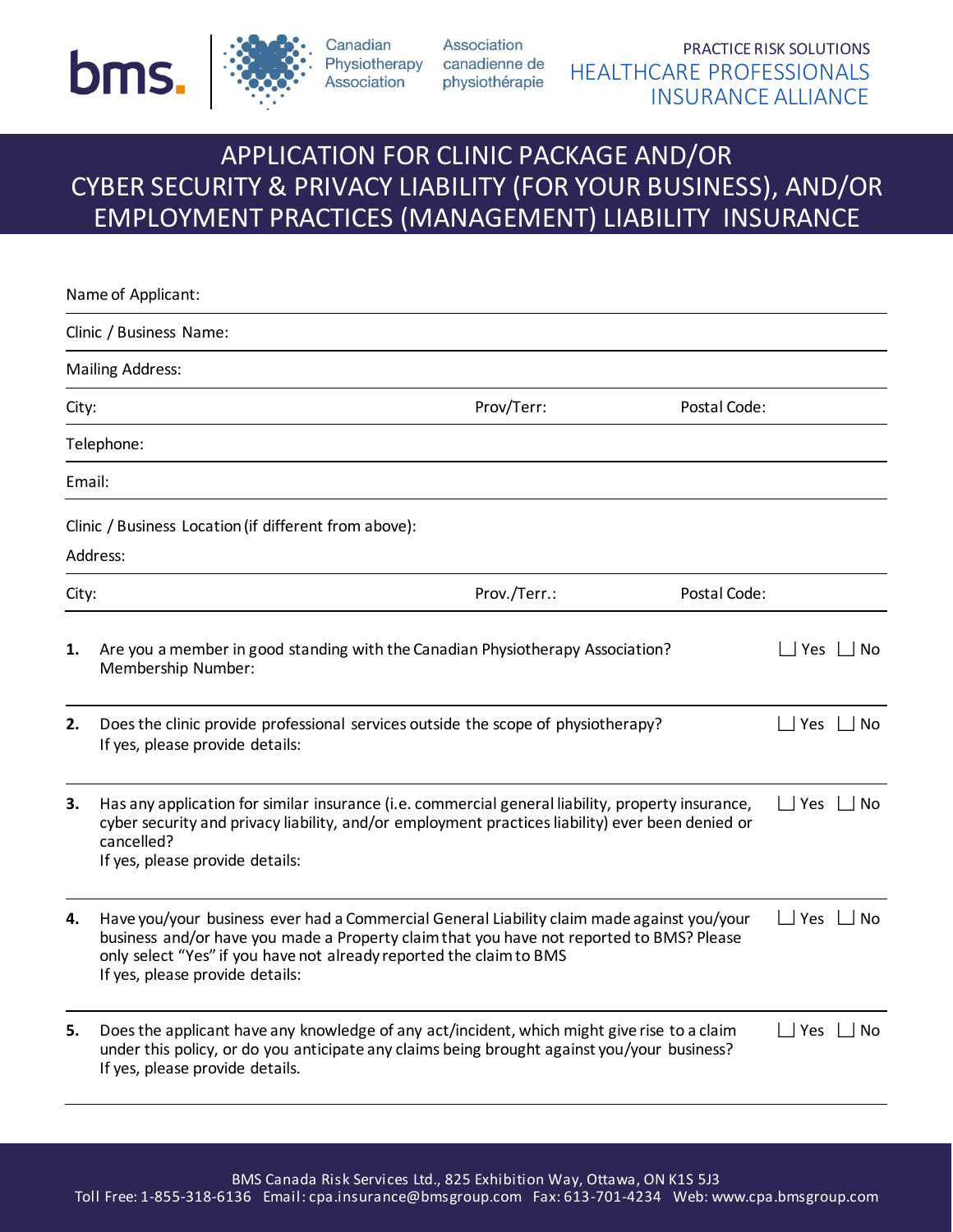| <b>6.</b> Does the clinic/business provide workshops and/or classes? (e.g: fitness, pilates, yoga, wellness $\Box$ Yes $\Box$ No |  |
|----------------------------------------------------------------------------------------------------------------------------------|--|
| etc)?                                                                                                                            |  |
| If yes, additional \$250 premium will be applied                                                                                 |  |

| $\overline{7}$ . | Does the clinic/business offer use of gym facilities to non-clients?                                                                 |                   |  |
|------------------|--------------------------------------------------------------------------------------------------------------------------------------|-------------------|--|
| 8.               | Do any professionals working for the clinic/business provide services in a pool?<br>If yes, additional \$250 premium will be applied | Yes<br>No.        |  |
|                  | If yes, please provide additional details:                                                                                           |                   |  |
|                  | Location address:                                                                                                                    |                   |  |
|                  | Who owns the pool?<br>$\bullet$                                                                                                      |                   |  |
|                  | Confirm client ratio is not greater than 3:1 $\Box$ Yes $\Box$ No                                                                    |                   |  |
|                  | Confirm if lifeguard is present $\square$ Yes $\square$ No                                                                           |                   |  |
| 9.               | Does the clinic/business provide any services to animals?                                                                            | No.<br>$\Box$ Yes |  |

### Clinic Package Insurance

Clinic Package insurance includes Commercial General Liability, Contents, Crime and Business Interruption.

Commercial General Liability (CGL) protects you against claims arising from injury or property damage that you may cause to another person as a result of your operations and/or premises. For example, a client may slip and fall on a wet floor on your premises or you may accidentally cause property damage during a home visit.

Contents includes items usual to a clinic, including professional equipment, desks, chairs, filing cabinets and computers, as well as any stock and improvements and betterments.

Crime coverage protects against financial loss due to dishonesty, fraud, or theft of money, securities or other property owned by the clinic.

Business Interruption insures against loss of income resulting from direct physical loss or direct physical damage to the premises by an insured peril (e.g. fire).

Occurrence-based policy

#### **Contents/Property & Crime Deductibles:**

Sewer Back-up \$5,000 Water Damage \$5,000 Flood \$25,000 Earthquake 3% subject to a minimum of \$50,000, except in BC & QC to be Miscellaneous Property \$1,000 Crime \$1,000

#### **Commercial General Liability Deductible**

\$250 Property Damage \$500 Tenant's Legal Liability Contents Deductibles \$2,500 Sewer backup/Water damage deductible \$500 All other losses deductible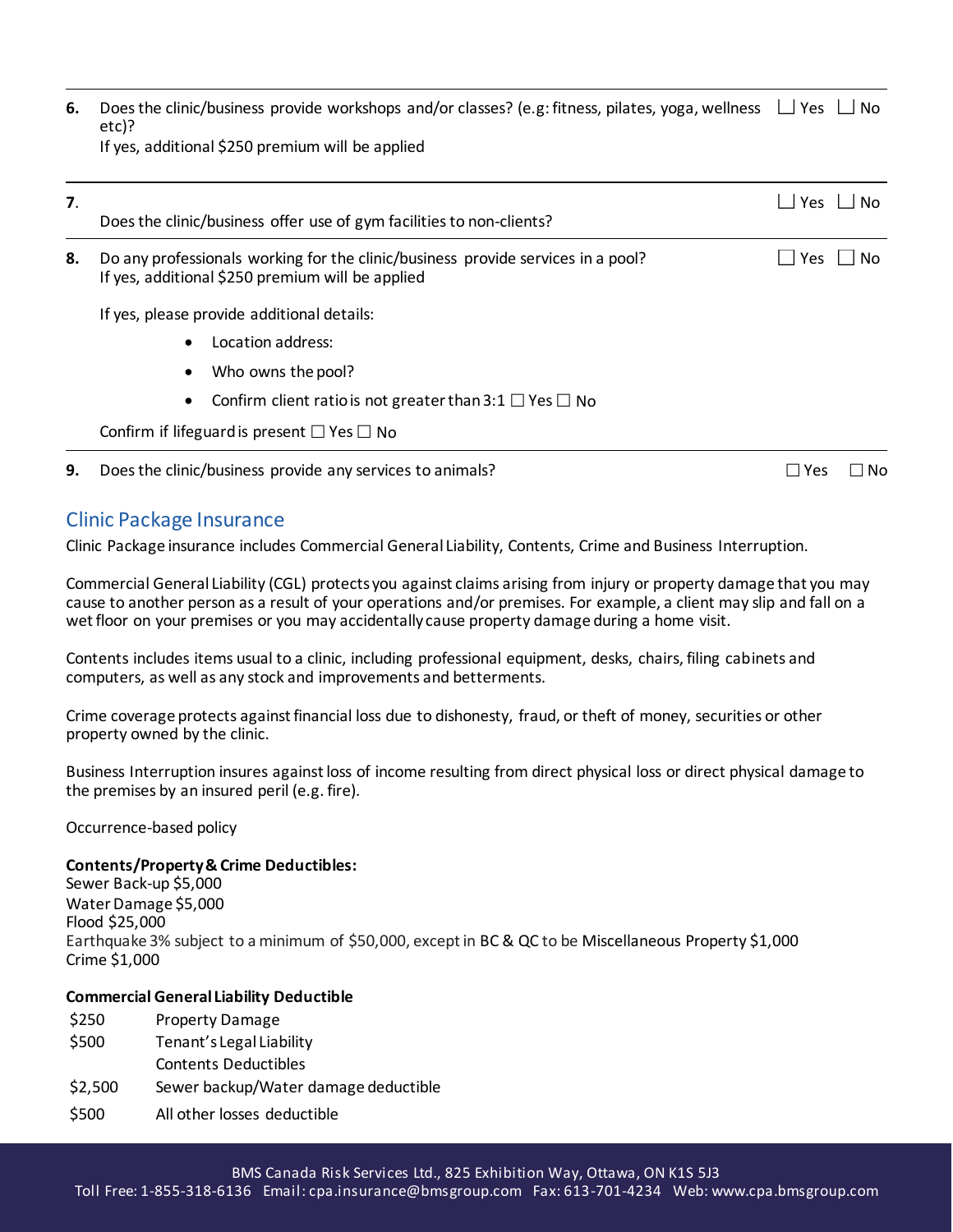#### **Coverage Limits**

| \$5,000,000 | <b>Commercial General Liability limit</b><br>Includes:<br>Bodily Injury and Property Damage Products-Completed Operations<br>Personal Injury and Advertising Injury<br>Medical Payments \$50,000 per person<br>Tenants' Legal Liability<br>Non-Owned Automobile Included<br>Vicarious Liability \$500,000 per occurrence/\$1,000,000 aggregate |
|-------------|------------------------------------------------------------------------------------------------------------------------------------------------------------------------------------------------------------------------------------------------------------------------------------------------------------------------------------------------|
| \$125,000   | Contents on premises including leasehold improvements and betterments limit                                                                                                                                                                                                                                                                    |
| \$50,000    | Crime - Employee Fidelity Dishonesty limit<br>Also:<br>Broad Form Money and Securities \$10,000<br>Money Order and Counterfeit Paper \$10,000<br>Depositors Forgery \$10,000<br>Credit Card Forgery \$10,000<br>Computer Fraud \$10,000<br><b>Exclusions</b><br>Virus and Bacteria Exclusion - included<br>Cyber Incident Exclusion - included |
| \$821       | Annual premium + applicable sales tax                                                                                                                                                                                                                                                                                                          |
|             | Do you require Equipment Breakdown coverage?<br>No <sub>1</sub><br>Yes $\Box$                                                                                                                                                                                                                                                                  |
|             | If yes, please indicate your contents limit:<br>(additional fees apply)                                                                                                                                                                                                                                                                        |

# **The policy is subject to 90% Co-insurance Clause. See following page for details.**

#### **Please contact BMS Canada Risk Services Ltd. if:**

- $\Box$  Building or condominium unit coverage is required
- $\Box$  Flood and Earthquake coverage is required
- $\Box$  Higher limits of coverage are required
- $\Box$  Coverage at an additional location is required
- $\Box$  The clinic intends on hosting any events during the policy term

#### Co-Insurance

Since the concept of co-insurance is fundamental principle of property and business continuation insurance, it is imperative that you understand it before considering the amount of insurance you buy.

Co-insurance is simply an agreement between 'You' and the 'Insurance Company', whereby you agree to maintain coverage up to a stated percentage of the value of the property you wish to insure (90%).

Should a loss occur, consideration is then given to the amount of insurance carried compared to actual values prior to the loss. If the amount of insurance is within the agreed co-insurance percentage requirement, the loss is paid in full, up to the policy limits. If, however, the amount of insurance that you carry is below the agreed percentage, you and the company will then share in the loss.

Please note the following example: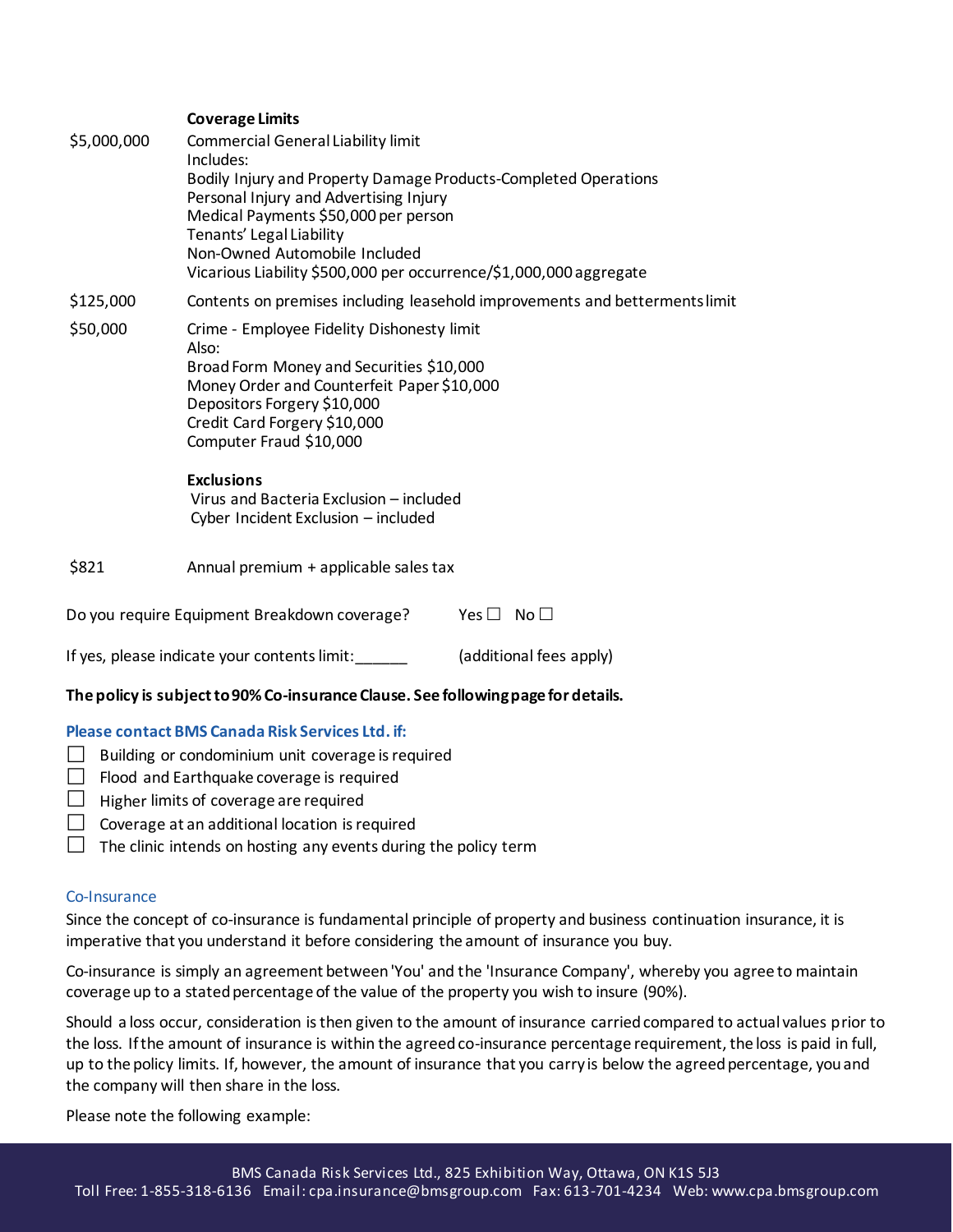Assume that the replacement cost value of your contents is \$100,000, and the policy contains a 90% co-insurance clause. This means you should be insuring to at least 90% of the replacement cost value of your contents – or \$90,000 in this case. If you are only carrying \$80,000 of coverage, and suffer a partial loss of \$50,000 (replacement cost value), then the Insurer will indemnify you based on the amount that you have insured to required value, according to the following formula:

(Amount of Coverage Insured ÷ Required Amount of Coverage Insured) x Amount of Loss = Claim Payment (\$80,000 ÷  $(5100,000 \times 90\%) \times 550,000 = 544,444$  Payment for loss (less deductible)

As you can see, in this example the Insurer will only indemnify you for the proportion of the loss that you are insured to the required replacement cost value.

\*All losses are subject to a deductible, which is deducted from the payment amount. BMS recommends that your insurable values be reviewed frequently by a competent, independent appraisal company.

Replacement cost means the cost of replacing, repairing, constructing or re-constructing property of like kind and quality and for like occupancy or use without deduction for depreciation. Replacement cost is the actual cost to replace an item or structure to its pre-loss condition.

I understand the co-insurance clause and have selected an adequate contents limit $\Box$ 

## Cyber Security & Privacy Liability (for your business)

\$1,000,000 Cyber Security & Privacy Liability

Policy aggregate limit of liability for Damages, Claims Expenses, Penalties, Cyber Extortion Loss, Data Protection Loss, Business Interruption Loss and PCI Fines, Expenses and Costs: CAD 1,000,000

But sublimited to: Regulatory Defence and Penalties: CAD 250,000 PCI Fines, Expenses and Costs: CAD 100,000 (if PCI Compliant) Cyber Extortion: CAD 100,000 Data Protection Loss: CAD 100,000 Business Interruption Loss: CAD 100,000 (i) Forensic Expenses sublimit: CAD 25,000 (ii) Dependent Business sublimit: CAD 10,000

Notified Individuals: 100,000 Notified Individuals in the Aggregate for Business Cyber Security & Privacy Liability.

Aggregate Limit of Coverage for Computer Expert Services, Legal Services and Public Relations and Crisis Management Expenses combined: CAD 250,000

Deductible CAD 1,000

| Do you require Cyber Security & Privacy Liability (for you business)?<br>(If Yes, please complete the fields below) |                             | $\Box$ Yes | ⊺No |
|---------------------------------------------------------------------------------------------------------------------|-----------------------------|------------|-----|
| Business & Employees - \$0 to \$500,000 gross revenue                                                               | $\Box$ \$625 annual premium |            |     |
| Business & Employees - \$500,001 to \$1,000,000 gross revenue                                                       | $\Box$ \$914 annual premium |            |     |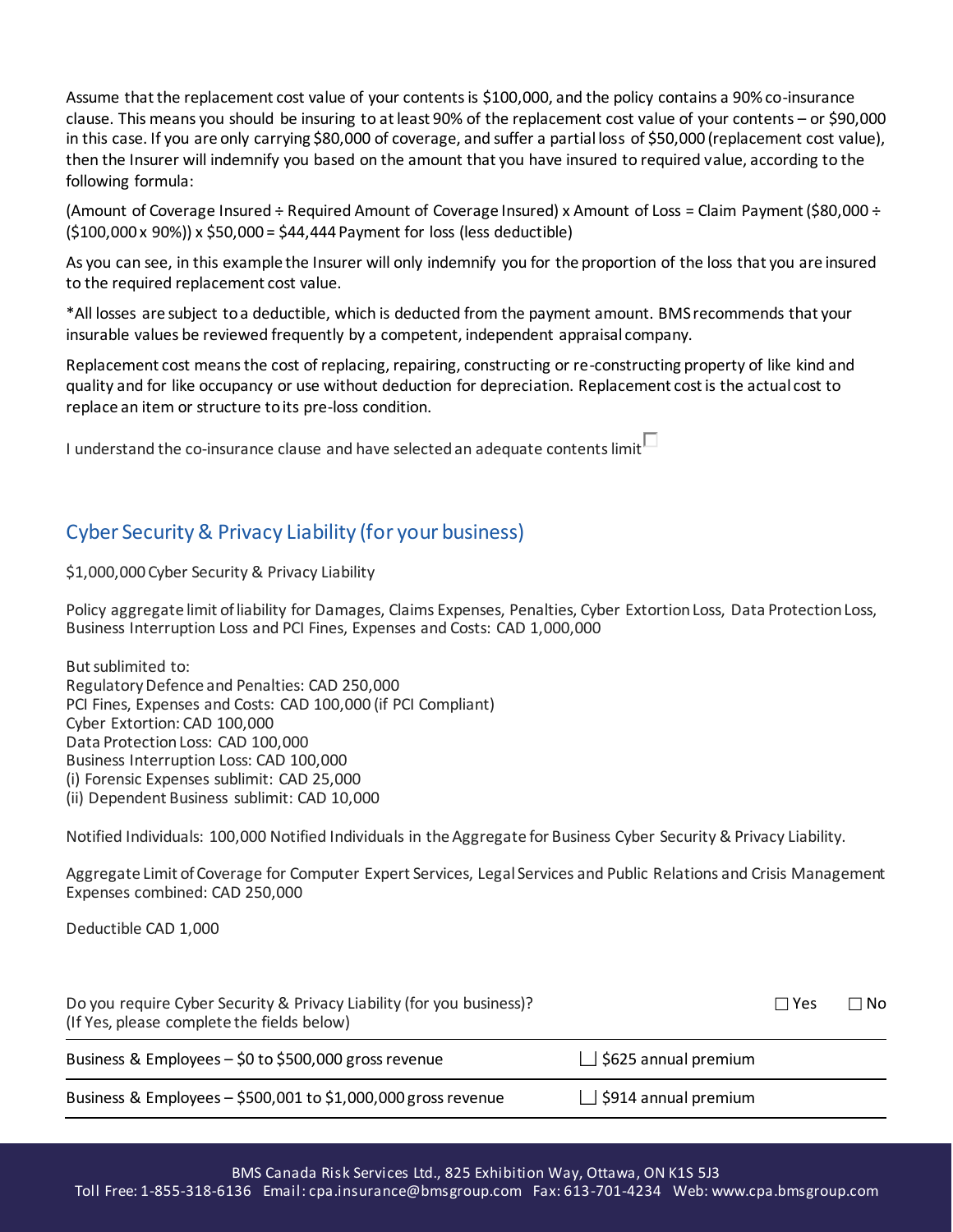| Business & Employees - \$1,000,001 to \$1,500,000 gross revenue                                                                                                                                                                                                                                                    | $\Box$ \$1,064 annual premium |                      |           |
|--------------------------------------------------------------------------------------------------------------------------------------------------------------------------------------------------------------------------------------------------------------------------------------------------------------------|-------------------------------|----------------------|-----------|
| Business & Employees - \$1,500,001 to \$2,000,000 gross revenue                                                                                                                                                                                                                                                    | $\Box$ \$1,328 annual premium |                      |           |
| Business & Employees - \$2,000,001 to \$2,500,000 gross revenue                                                                                                                                                                                                                                                    | $\Box$ \$1,509 annual premium |                      |           |
| Business & Employees - \$2,500,001 to \$3,000,000 gross revenue                                                                                                                                                                                                                                                    | $\Box$ \$1,582 annual premium |                      |           |
| Business & Employees - Above \$3,000,000 gross revenue                                                                                                                                                                                                                                                             | Referral                      |                      |           |
| Does your business transfer funds? If so, BMS recommends you consider adding Fraudulent<br>Instruction coverage - \$25,000 limit for \$190/year or \$100,000 limit starting from \$250/year.<br>Please contact BMS to find out more or purchase this additional cover.                                             |                               |                      |           |
| Has any Cyber claim or lawsuit been made against you/your business, or is any such claim now<br>pending against you/your business? Please only select yes if not already reported to BMS/Beazley.<br>If yes, please provide details.                                                                               |                               | $\Box$ Yes           | No        |
| Are you aware of any facts, circumstances or situations, which may reasonably give rise to a claim<br>against you/your business? Please only select yes if not already reported to BMS/Beazley.<br>If yes, please provide details.                                                                                 |                               | $\Box$ Yes           | No        |
| Have you ever had a privacy breach, and/or network security incident in the past?<br>If yes, please provide details.                                                                                                                                                                                               |                               | $\Box$ Yes           | No        |
| Do you implement basic loss control measures such as: Antivirus software, a firewall, and/or<br>regular software patch installations?                                                                                                                                                                              |                               | $\Box$ Yes           | No        |
| Please be advised that this policy excludes any loss or liability arising out of or resulting from any theft of, loss of, or<br>parting with, any portable computing device or media containing data in an electronic format, unless the data stored<br>on such device or media are stored in an encrypted format. |                               |                      |           |
| Please confirm you understand and agree to this coverage exclusion and would like to proceed with your purchase. $\Box$                                                                                                                                                                                            |                               |                      |           |
| Do you/does your business regularly back-up critical data to a "offline "location (Example, USB or<br>hard drive) that would be unaffected by an issue with your live environment, and you test to ensure<br>that back-ups are recoverable                                                                         |                               | $\Box$ Yes $\Box$ No |           |
| Do you/does your business use multi-factor authentication (MFA) for cloud based services (Such as<br>cloud based email account access) and for all remote access to your network?                                                                                                                                  |                               | $\Box$ Yes           | __ No     |
| Do you/does your business regularly (at least annually) provide/take cyber security awareness<br>training, including anti-phishing, to all individuals who have access to your organization's network or<br>confidential/personal data?                                                                            |                               | $\Box$ Yes           | $\Box$ No |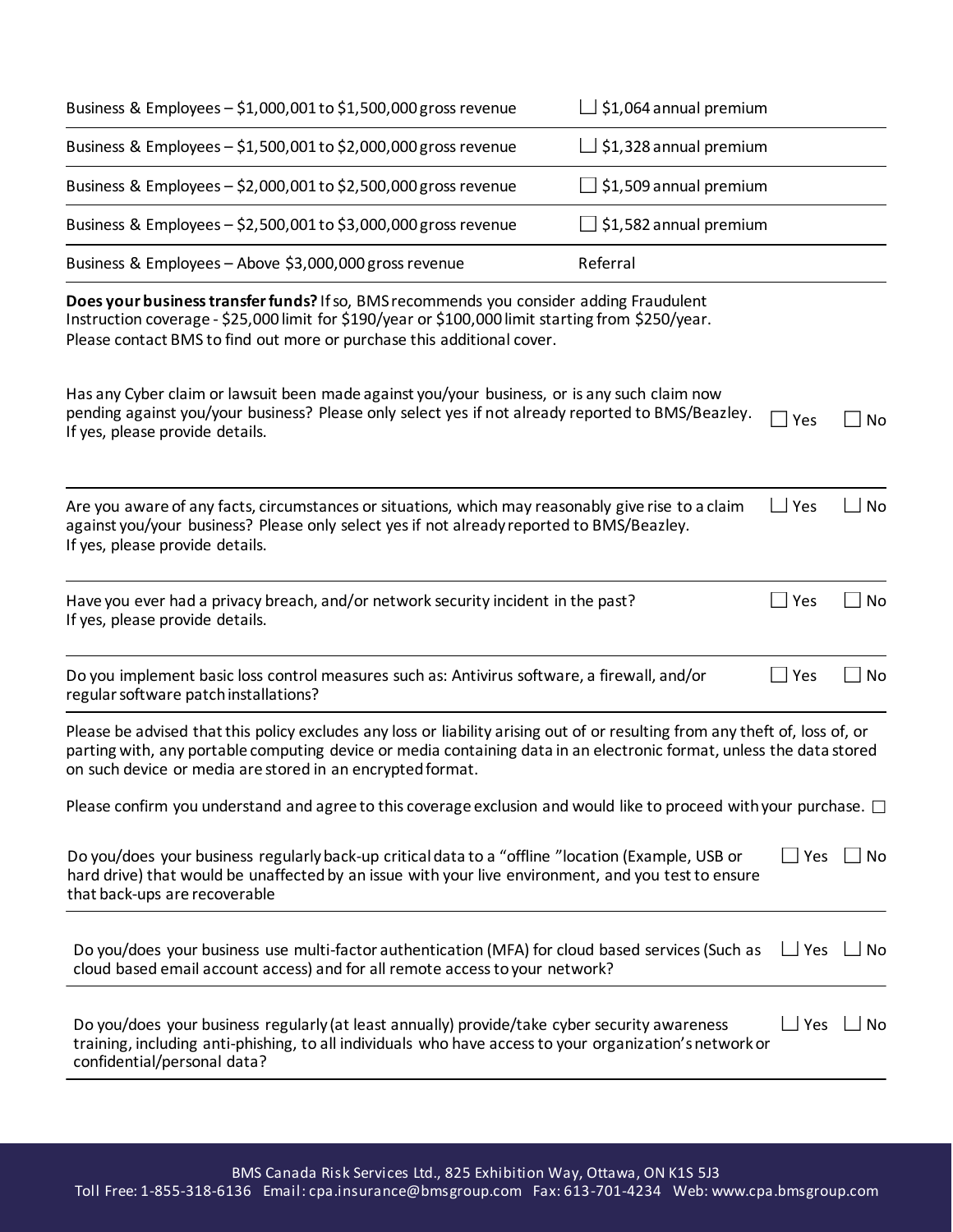| Do you/does your business not allow remote access into your environment without a virtual private $\Box$ Yes $\Box$ No |  |
|------------------------------------------------------------------------------------------------------------------------|--|
| network (VPN)                                                                                                          |  |

#### **Cyber Security & Privacy Liability coverage is also available for individuals. Please contact BMS Group for more information or to apply for coverage.**

### Employment Practices (Management) Liability

Do you employ administrative and/or professional staff? Does your clinic engage independent contractors, volunteers, or students? This insurance is designed for business owners to protect against allegations of employment practice violation, including wrongful termination, discrimination, workplace harassment, and others.

| Do you require Employment Practices Liability?<br>(If yes please complete the fields below) |             |            |                             |  |
|---------------------------------------------------------------------------------------------|-------------|------------|-----------------------------|--|
|                                                                                             | Limit       | Deductible | Premium <sup>*</sup>        |  |
| Option 1                                                                                    | \$100,000   | \$1,000    | \$240 annual premium        |  |
| Option 2                                                                                    | \$250,000   | \$1,000    | $\Box$ \$325 annual premium |  |
| Option 3                                                                                    | \$500,000   | \$1,000    | \$345 annual premium        |  |
| Option 4                                                                                    | \$1,000,000 | \$1,000    | \$450 annual premium        |  |

#### **\*NOTE: Rates are for Clinics/Groups of Clinics under the same ownership with 25 employees or fewer. Please contact BMS Group to secure coverage for Clinics/Groups of Clinics with more than 25 employees.** *.*

Has there been or are there now pending, any Claims against the Company, or any past, present directors, officers or employees of the company:

| Involving any employment law?<br>If yes, please provide details:                                                                                 | □ Yes        | ∩ No      |
|--------------------------------------------------------------------------------------------------------------------------------------------------|--------------|-----------|
| Involving non-employment related discrimination or sexual harassment?<br>If yes, please provide details:                                         | $\sqcap$ Yes | $\Box$ No |
| During the past 12 months, has the Company experienced any change in controlling ownership of<br>the Company?<br>If yes, please provide details: | $\Box$ Yes   | l No      |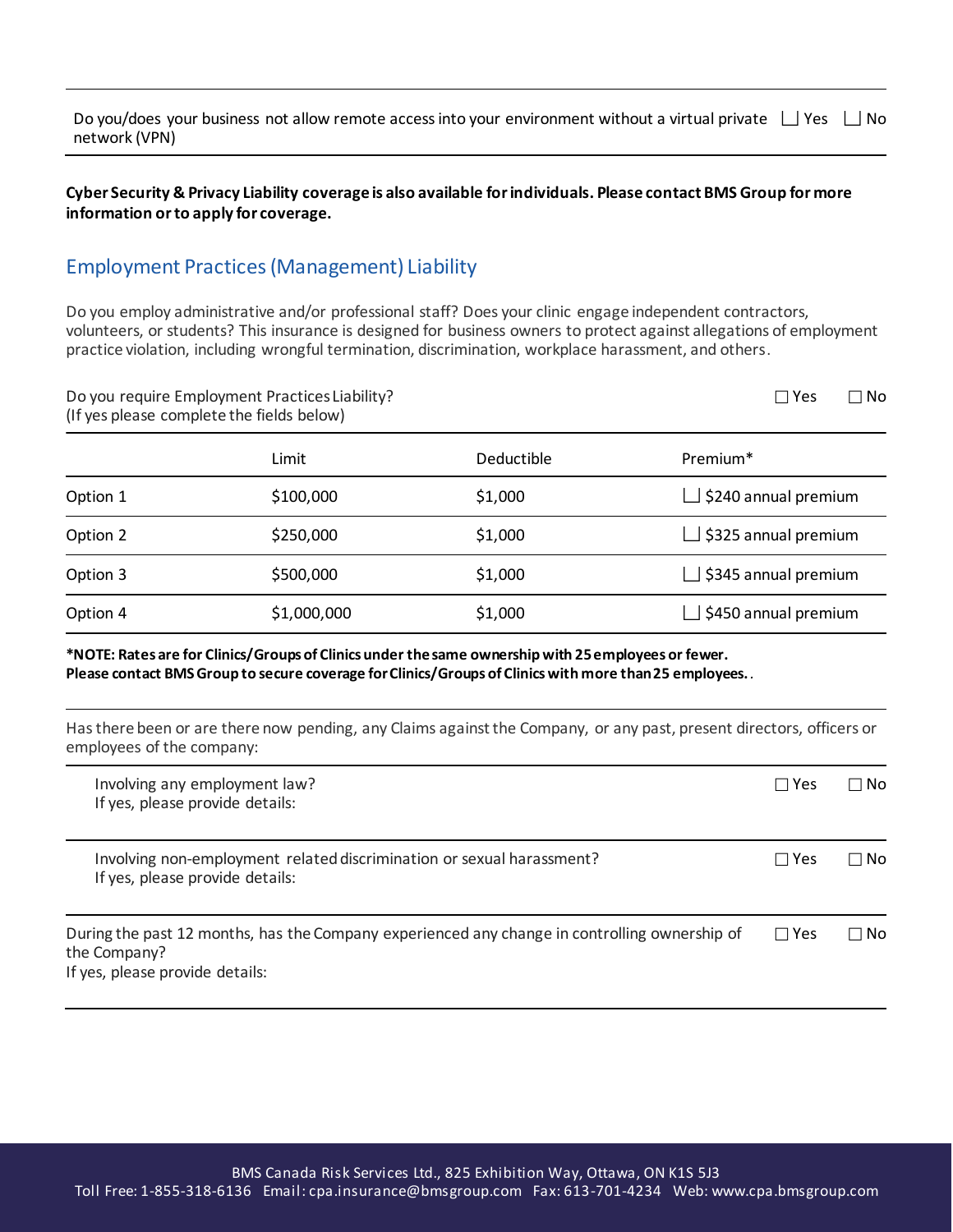## New! Legal Services Package

Specialized legal advice for personal and/or business matters is just a phone call away.

For \$30/year - CPA members now have access to:

#### **Unlimited Telephone Legal Advice**

Unlimited access to a confidential 24/7 toll-free line to speak with a lawyer about any legal issue, both personal and professional. Upon calling, you will be connected with a lawyer who is geographically close to you and who is an expert in the area of law you are calling about.

#### **150+ Legal Documents and templates online, anytime you need them**

Take advantage of an online library of customizable templates and up-to-date legal documents that have been drafted by lawyers. The document library includes employment contracts, partnership agreements, loan agreements, promissory notes, and more.

#### **Legal Document Reviews**

Lawyers will review your short legal documents (e.g. contracts) or legal letters and can draft simple legal letters on your behalf.

#### **ID Theft Case Management Service**

If you fall victim to identity theft, the Legal Services package provides access to an identity restoration lawyer to help resolve the matter.

Would you like to purchase the Legal Services Package?  $\Box$  Yes  $\Box$  Yes  $\Box$  No

### New! 24 Hour Accident Insurance

Although we don't like to think about it, accidents can happen. If the accident is serious enough to limit your ability to work, you may be faced with financial stressors in addition to physical ones. This coverage is designed to provide you and your loved ones with financial assistance in the event of an accident that results in injury or death.

24 Hour Accident Insurance provides a lump sum benefit where:

a loss or death occurs due to an Accident, and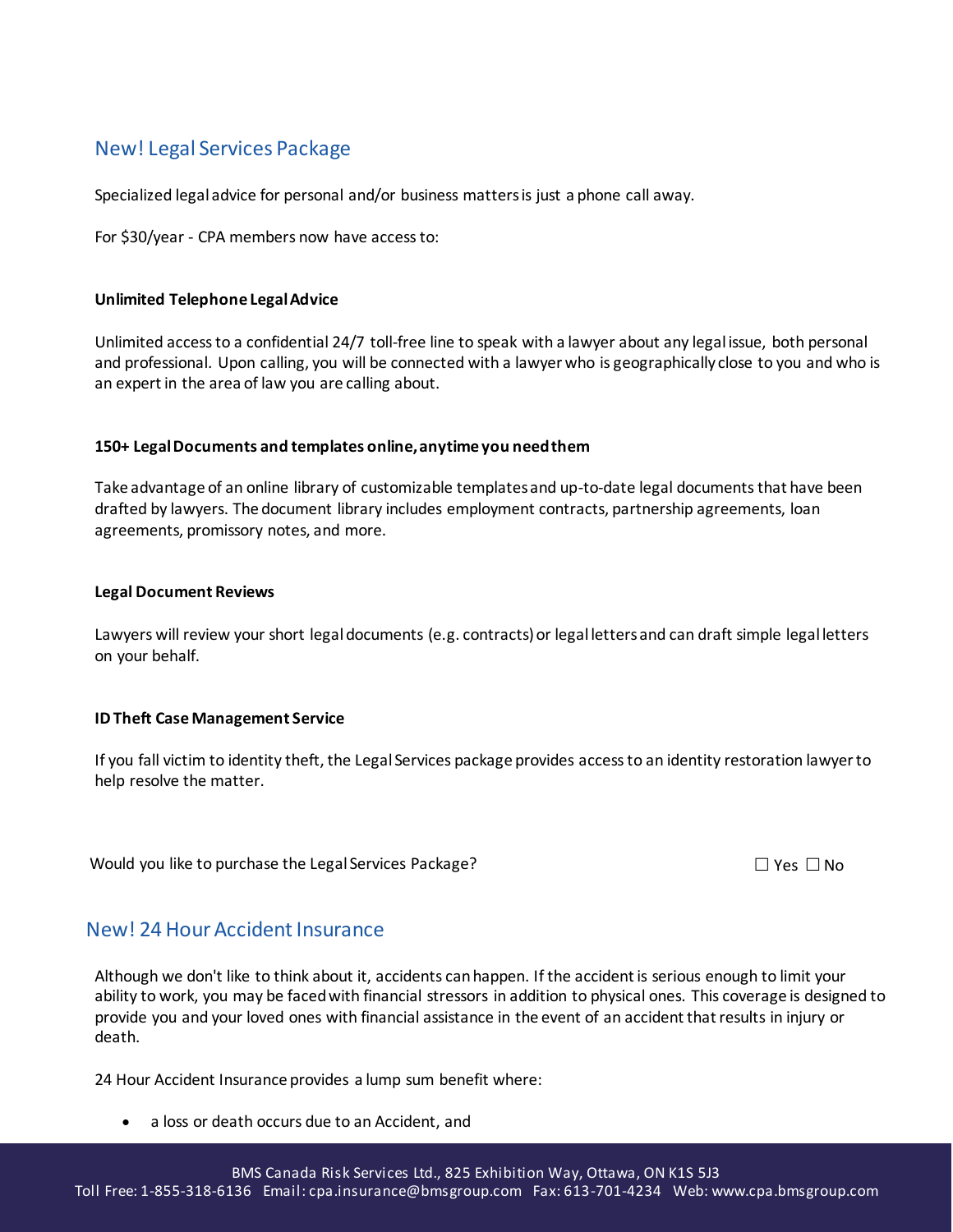where, as the result of accidental injury, the disablement results in a permanent total disability

The policy also provides coverage for:

- Repatriation costs, and
- Rehabilitation (training) costs should you require special training in order to be qualified to engage in a different occupation following an insured accident.

#### **Coverage Overview**

|                                         | Coverage |
|-----------------------------------------|----------|
| Accidental Death and Disablement (AD&D) | \$25,000 |
| Permanent Total Disability (PTD)        | \$25,000 |
| Repatriation                            | \$5,000  |
| Rehabilitation                          | \$5,000  |
| <b>Fracture Benefit</b>                 | \$2,000  |

#### **Annual Cost: \$35 (Includes \$6 broker fee)**

Would you like to purchase 24 Hour Accident Insurance?  $\Box$  Yes  $\Box$  Yes  $\Box$  No

In order to purchase the Accidental Death and Disablement coverage you must be under the age of sixty-five (65).

Please confirm you understand and agree to the eligibility requirements.  $\Box$ 

Would you like to increase the principal sum for AD&D and PTD to \$50,000 for an additional \$25?  $\Box$  Yes  $\Box$  No

### Declarations and Warranty

I declare that during the last five years no insurer has cancelled, declined or refused to issue me/us any form of insurance and that this application discloses the hazards known to exist at the date of this application. I declare that the statements made herein are in every respect true and correct and hereby apply for a contract of insurance to be based upon the truth of the said statements.

If you are unsure of your coverage requirements please contact BMS Group. A licensed insurance broker will be available to answer your questions during regular business hours.

| Signed by: | Position: |
|------------|-----------|
| Date:      |           |

Signing of this form does not bind the Applicant or company to complete the insurance but it is agreed that this form shall be the basis of the contract should a policy be issued.

The insurance premium is fully retained and not refundable.